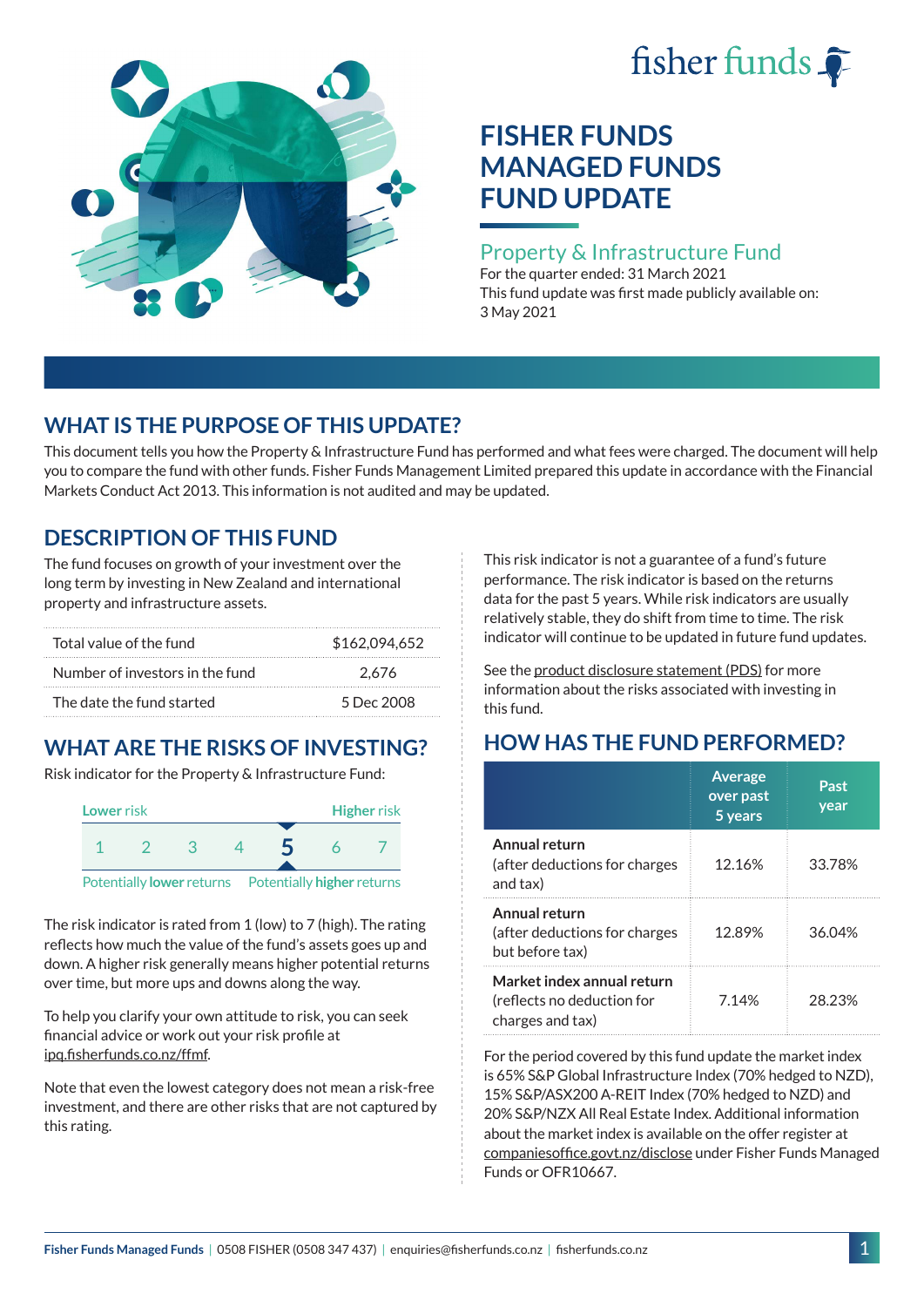## **ANNUAL RETURN GRAPH**



This shows the return after fund charges and tax for each of the last 10 years ending 31 March. The last bar shows the average annual return for the last 10 years, up to 31 March 2021.

**Important:** This does not tell you how the fund will perform in the future.

Returns in this update are after tax at the highest prescribed investor rate (PIR) of tax for an individual New Zealand resident. Your tax may be lower. The market index return<sup>2</sup> reflects no deduction for charges and tax.

#### **WHAT FEES ARE INVESTORS CHARGED?**

Investors in the Property & Infrastructure Fund are charged fund charges that include GST. In the year to 31 March 2020 these were:

|                                                | % of net asset value |
|------------------------------------------------|----------------------|
| <b>Total fund charges</b>                      | 2.57%                |
| Which are made up of:                          |                      |
| Total management and<br>administration charges | 1.55%                |
| Inding:                                        |                      |
| Manager's basic fee                            | 1 28%                |
| Other management and<br>administration charges | 0.27%                |
| Total performance-based fees <sup>1</sup>      | 1 በ'ን%               |

Small differences in fees and charges can have a big impact on your investment over the long term.

#### **EXAMPLE OF HOW THIS APPLIES TO AN INVESTOR**

Katie had \$10,000 in the fund at the start of the year and did not make any further contributions. At the end of the year, Katie received a return after fund charges were deducted of \$3,378 (that is 33.78% of her initial \$10,000). Katie did not pay other charges. This gives Katie a total return after tax of \$3,378 for the year.

# **WHAT DOES THE FUND INVEST IN?**

#### **Actual investment mix**

This shows the types of assets that the fund invests in.



#### **Target investment mix**

This shows the mix of assets that the fund generally intends to invest in.